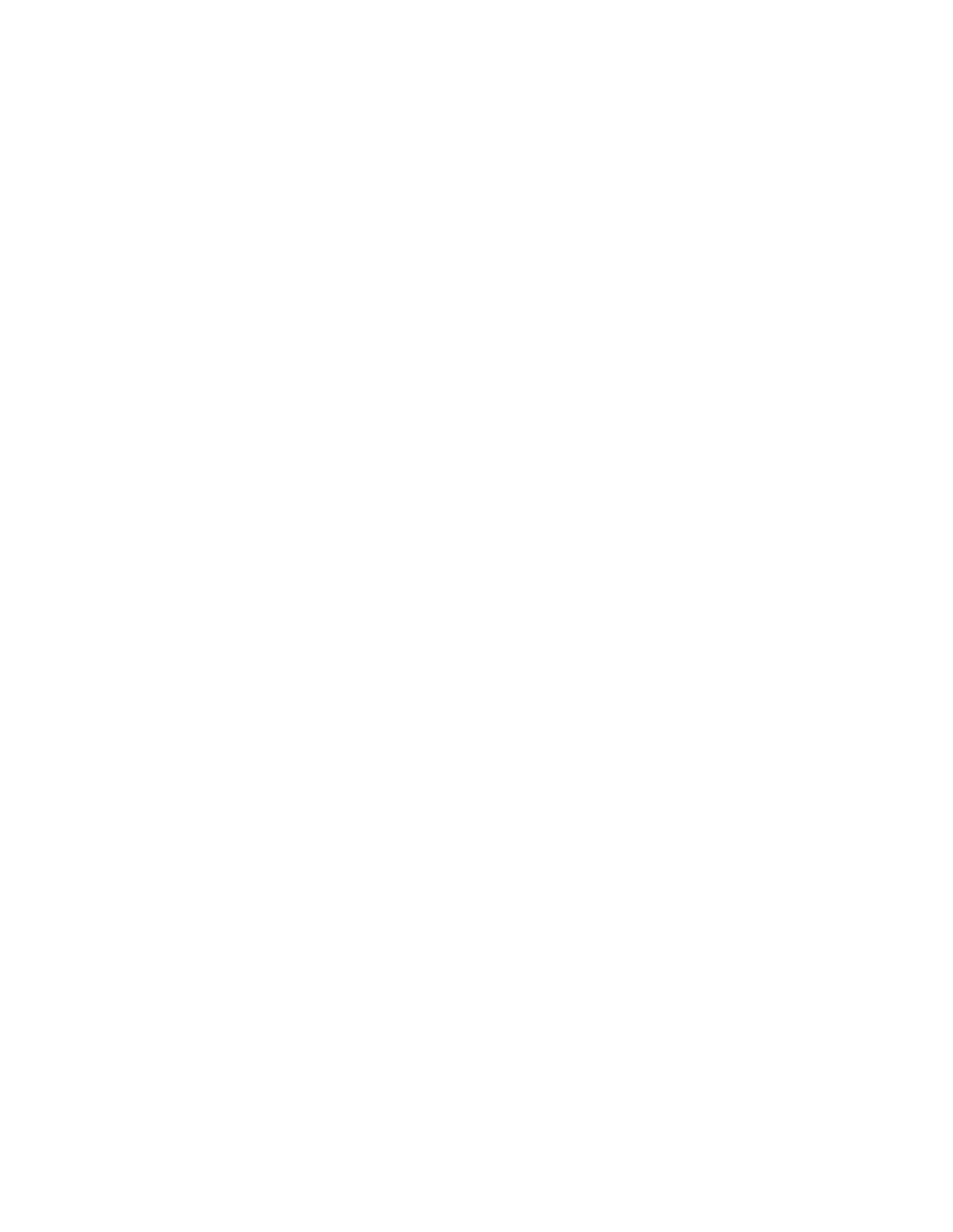### **HILL, Justice**.

[¶1] Michael David Trevino (Trevino) was convicted by a jury of one count of obtaining property by false pretenses in violation of Wyo. Stat. Ann. § 6-3-407(a)(i) (LexisNexis 2005).<sup>1</sup> On appeal, he challenges the sufficiency of the evidence to support the conviction and the propriety of the admission of certain uncharged misconduct evidence. Finding sufficient evidence in the record to support the conviction and no error in the admission of evidence, we affirm.

#### **ISSUES**

[¶2] Trevino sets forth two issues for consideration:

Issue I

Whether there is sufficient evidence to sustain a conviction for felony obtaining property by false pretenses

### Issue II

 $\overline{a}$ 

Whether the district court erred when it admitted Rule 404(b) evidence which was not relevant to the crime charged.

## **FACTS**

[¶3] On September 3, 2003, Trevino went to L & K Sales in Sheridan, Wyoming, to purchase a Ford F-800 truck. Trevino represented that the vehicle was being purchased

#### **§ 6-3-407. Obtaining property by false pretenses; penalties.**

(a) A person who knowingly obtains property from another person by false pretenses with intent to defraud the person is guilty of:

> (i) A felony punishable by imprisonment for not more than ten (10) years, a fine of not more than ten thousand dollars (\$10,000.00), or both, if the value of the property is five hundred dollars (\$500.00) or more[.]

Wyo. Stat. Ann. § 6-3-407 (LexisNexis 2003). Effective July 1, 2004, obtaining property by false pretenses is a felony if the value of the property is \$1,000.00 or more. 2004 Wyo. Session Laws, ch. 126, § 1.

 $<sup>1</sup>$  At the time the incident giving rise to the charge against Trevino occurred, the statute provided:</sup>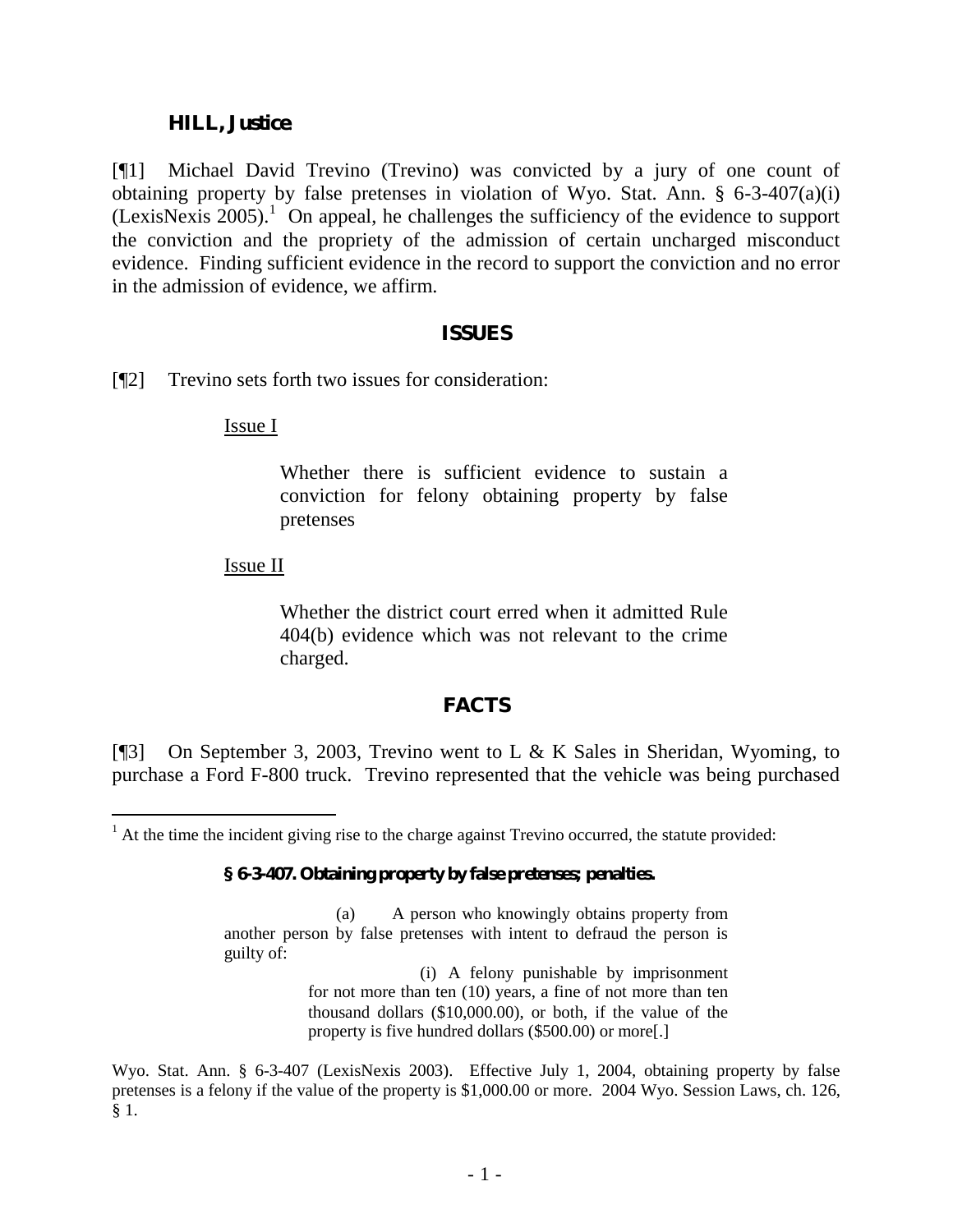for his house moving business, Triumph, Inc. Trevino was the president and registered agent of that company. He w as accompanied by Trium ph's secretary, Shannon K eeves (Keeves), who was also his girlfriend. At the purchase, Trevino indicated to Tim Brown, the m anager of  $L \& K$ , that he w anted the truck titled in his name and that of a "M ichelle T revino." Keeves, who was not identified to Brown, expressed surprise at this but proceeded to sign all of the docum ents as "M ichelle T revino."<sup>2</sup>

[¶4] The purchase price of the truck was \$9,000, which Trevino paid with two trade-ins and a check for \$6,000 drawn on Triumph's bank account. A fter T revino and K eeves had left, B rown noticed that the check had been signed by a "Shannon K eeves" and not the "M ich elle T revino ," w ho he believed had been at the sale and signed the documents. Brown called Triumph, and Keeves, in her "M ichelle T revino" persona, answ ered and informed him that Keeves was the bookkeeper and had pre-signed the check at the office. A lso that day, B rown contacted T rium ph's bank and verified that the account contained sufficient funds to cover the check.

[¶5] The next business day, Monday September 8, 2003, Brown was informed by Trium ph's bank that a stop payment order had been placed on the check. B rown contacted Trevino who explained that a check for \$7,500 to him had bounced and, therefore, he had placed a stop payment on all the large, outstanding checks on the account. He maintained that he was on his way to collect the \$7,500 and that payment to Brown would be forthcoming. The next day, Brown again called Trevino who claimed that he had collected the money and that a cashier's check for the truck was in the mail. Trevino did not report any problems with the truck. Brown never received a cashier's check, and he never heard from Trevino again regarding payment or the truck.

[¶6] Several weeks later, Brown referred the matter to the Fargo, North Dakota, police who contacted Trevino. Trevino claimed that there were mechanical problems with the truck and that the dispute was a civil matter. A demand for payment sent by certified letter to Trevino was returned unsigned. A civil action was filed against Trevino, Keeves, and Triumph, and a default judgment was subsequently obtained with L & K reclaiming possession of the truck from an impound lot in February of 2004.

[¶7] The Sheridan, Wyoming, police department investigated the matter in conjunction with a series of bad check claims against Trevino. During the investigation, Keeves claimed that the stop payment order had been made because the truck had broken down in Montana and had to be towed back to Fargo. She also asserted to the police that Trevino did not have anything to do with the management of Triumph.

 $\overline{a}$ <sup>2</sup> It was subsequently disclosed that M ichelle T revino is actually T revino's daughter who was seventeen years old at the time.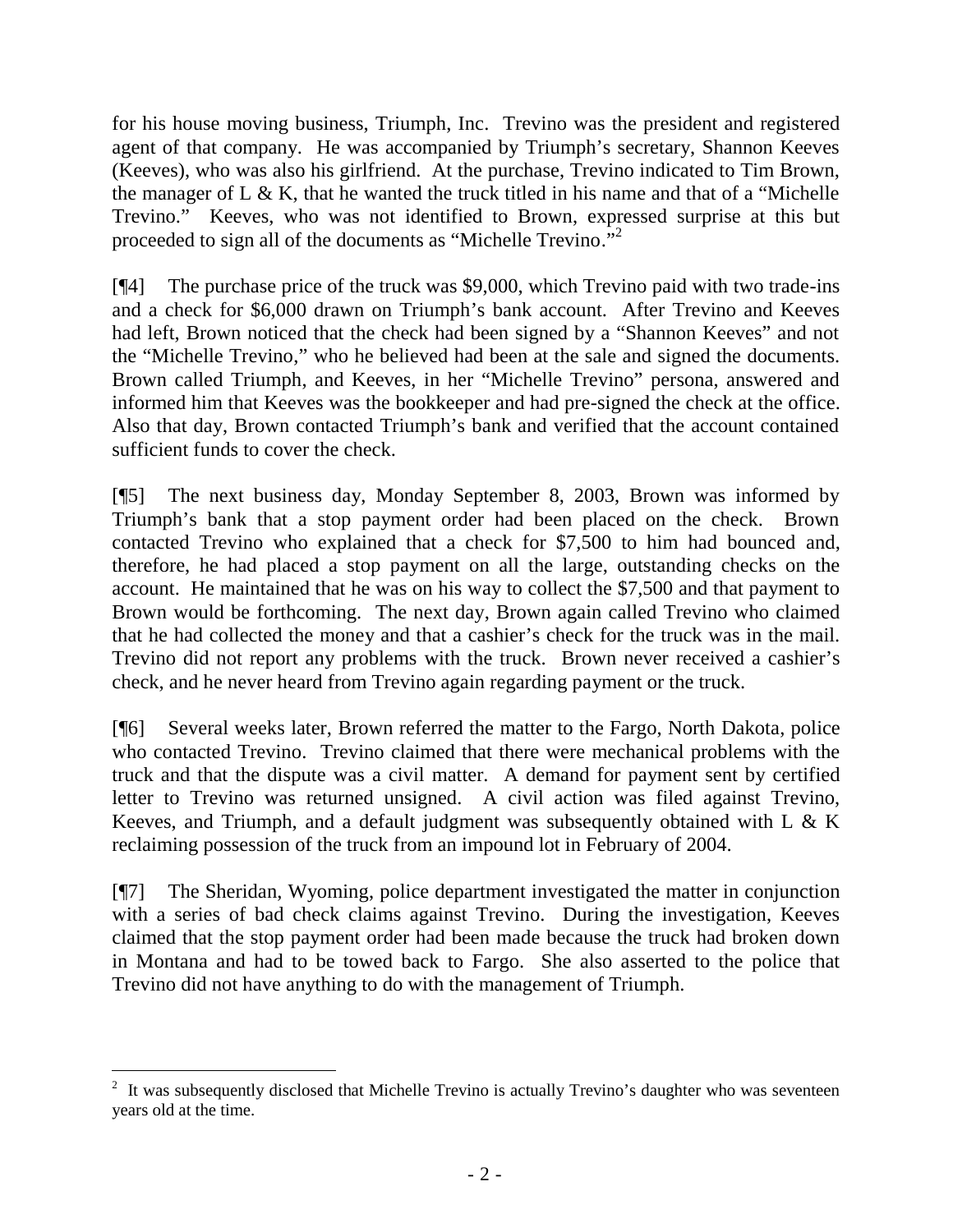[¶8] Trevino was charged with one count of obtaining property by false pretenses in violation of Wyo. Stat. Ann. § 6-3-407(a)(i). During the trial, Robert Keeves, Shannon K eeves's father, who was vice president of Triumph and its bookkeeper, testified that Trevino had a history of writing checks despite not having sufficient funds in the account to cover them. He cited a specific incident in which Trevino wrote a check for twenty thousand dollars to cover a lease down payment and then later placed a stop payment on the check. He also indicated that he would have to make loans to Triumph to cover checks written by Trevino. Ultimately, the jury returned a guilty verdict and Trevino now appeals.

### **STANDARD OF REVIEW**

 $[$ [9] W h en review ing a sufficiency of the evidence claim in a crim inal case, we "assess" whether all of the evidence presented is adequate to form the basis for an inference of guilt beyond a reasonable doubt to be drawn by a finder of fact when that evidence is view ed in the light m o st favorable to the S tate." *Michaelis v. State*, 2005 WY 80, ¶ 3, 115 P.3d 1098, 1100 (Wyo. 2005) (quoting *Lopez v. State*, 2004 WY 28, ¶ 16, 86 P.3d 851, 855 (Wyo. 2004); and *Estrada-Sanchez v. State*, 2003 WY 45, ¶ 6, 66 P.3d 703, 707 (Wyo. 2003)).

> We leave out of consideration the evidence presented by the unsuccessful party w hich conflicts w ith the successful party's evidence and afford every favorable inference to the successful party's evidence w hich m ay be reasonably and fairly drawn from that evidence. Even though it is possible to draw other inferences from the evidence presented, the jury has the responsibility to resolve conflicts in the evidence. We will not substitute our judgment for that of the jury when we are applying this rule; our only duty is to determine whether a quorum of reasonable and rational individuals would, or even could, have come to the same result as the jury actually did.

*Michaelis*, ¶ 3, 115 P.3d 1100..

[¶10] We review claims of error in the admission of evidence under the following standard:

> Evidentiary rulings are within the sound discretion of the trial court. … T his C ourt w ill gen erally accede to the trial court's determ ination of the admissibility of evidence unless that court clearly abused its discretion. We have described the standard of an abuse of discretion as reaching the question of the reasonableness of the trial court's choice. Judicial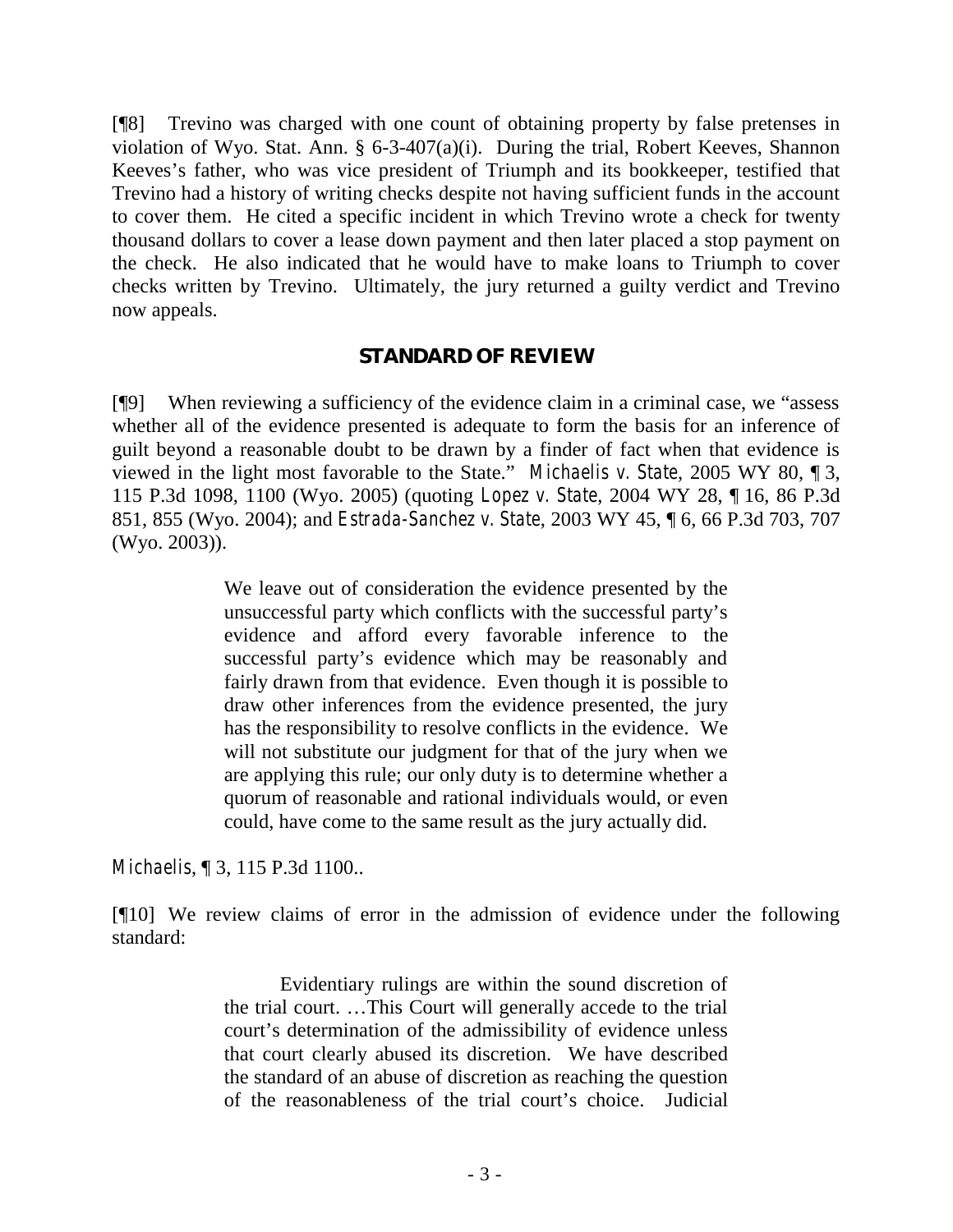discretion is a composite of many things, among which are conclusions drawn from objective criteria. It also means exercising sound judgment with regard to what is right under the circumstances and without doing so arbitrarily or capriciously. In the absence of an abuse of discretion, we will not disturb the trial court's determ ination. The burden is on the defendant to establish such abuse.

*Farmer v. State*, 2005 WY 162, ¶ 8, 124 P.3d 699, 703 (Wyo. 2005) (quoting *Holloman v. State*, 2005 WY 25, ¶ 10, 106 P.3d 879, 883 (Wyo. 2005)).

# **DISCUSSION**

[¶11] The jury was instructed on the elements of the crime of obtaining property by false pretenses as follows:

- 1. On or about the  $3<sup>rd</sup>$  day of September, 2003,
- 2. In Sheridan County, Wyoming
- 3. The Defendant, Michael David Trevino
- 4. With intent to defraud another person
- 5. Knowingly obtained property from that person
- 6. By false pretenses; and
- 7. The value of the property obtained was \$500.00 or more.

See also *Lopez v. State*, 788 P.2d 1150, 1152 (Wyo. 1990). T revino 's insufficiency of the evidence argument is focused on the fourth elem ent: w hether there w as "intent to defraud." Trevino characterizes the matter as simply a civil dispute over the sale of a defective truck. He asks why he would have provided two trade-ins when, if he had intended to defraud L  $\&$  K, he could have just written a check for the whole amount. He argues that the m isrepresentation of K eeves's identity was not relevant because that act had no bearing on whether or not he had obtained the truck. He cites the fact that Brown verified that the account had sufficient funds in it to cover the check for the truck as indicative of a lack of intent to defraud. Trevino insists that the stop payment was placed on the check because of the dispute over the truck, and that to the extent that his account did not have sufficient funds in it at the time, was not a reflection of intent to defraud but simply of how he normally operated his business. Trevino concludes that the reasonable inferences from all of the evidence adduced at trial are not sufficient to establish that he had the requisite specific intent to obtain the truck by false pretenses.

[¶12] Intent to defraud is an essential element of the crime of obtaining property by false pretenses that m ay be inferred from the defendant's conduct and circumstantial evidence. *Fitzgerald v. State*, 599 P.2d 572, 577 (Wyo. 1979) (citing *Beane v. State*, 596 P.2d 325 (Wyo. 1979); and *Driver v. State*, 589 P.2d 391 (Wyo. 1979)). With respect to situations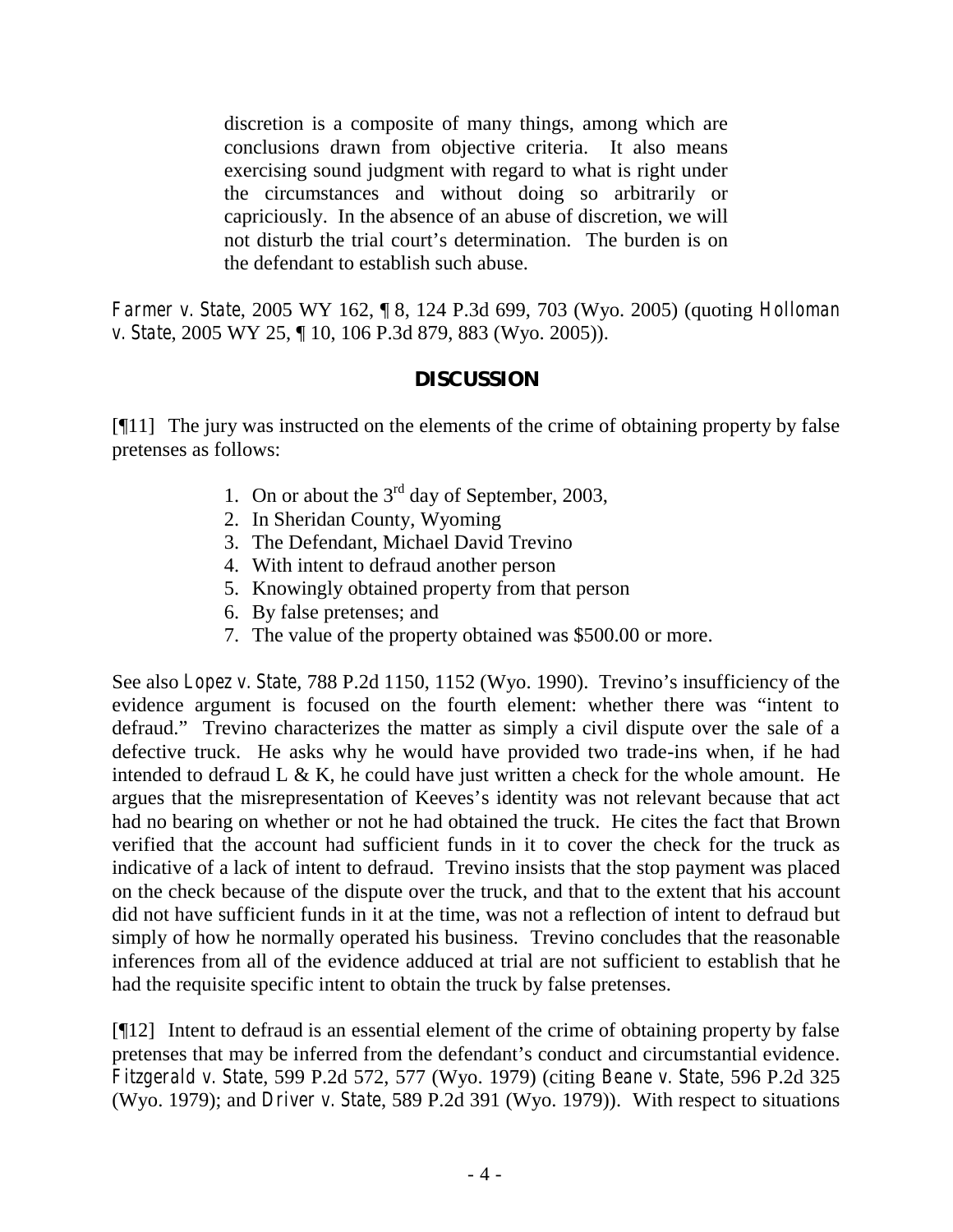in which the property was obtained by writing a bad check, we have said that there is sufficient evidence that the crime of obtaining property by false pretenses has been committed rather than a violation of the insufficient funds statute where:

> (1) the accused actually obtains property by writing a bad check, and (2) the false representation is more than a simple express or implied statement that the check is good, and (3) all of the other elements of the crime of obtaining property by false pretenses are met.

*Barker v. State*, 599 P.2d 1349, 1352 (Wyo. 1979). The evidence and the reasonable inferences derived from it show that in conjunction with the purchase of the truck, Trevino made false representations beyond mere representation that his check was good with the intent to defraud  $L \& K$  of its property.

[ $[13]$ ] The record establishes the following facts: K eeves, at T revino's behest, falsely represented herself as "M ichelle T revino" and signed legal documents during the sale. Keeves continued the deception when contacted later that same day by Brown regarding the signature on the check. In a conversation with Brown after the stop payment had been placed on the check for the truck, Trevino explained that the stop payment was necessary because a check Trevino had deposited in his account had bounced leaving insufficient funds to cover the check to  $L \& K$ , and that once that money had been recouped, payment would be forthcoming. The next day in another conversation with Brown, Trevino claimed that he had collected the money and that a cashier's check was "in the m ail." The cashier's check was never received by Brown or  $L \& K$ . Trevino claimed to the police investigators that the stop payment had been placed on the check because of mechanical problems with the truck. Trevino never notified Brown or L & K about any alleged problems with the truck, and he never sought to recoup his trade-ins or their monetary value.

[¶14] These facts are not disputed. The false representations made to Brown by Keeves at T revino's behest during the sale and the subsequent phone call later that day, along with those made by Trevino himself regarding payment for the truck, are sufficient to satisfy the requirement of *Barker* that there be more than simply an express or implied representation that the check was good. Trevino's claim that K eeves's deception was not relevant because he could have obtained the truck w ithout her signatures as "M ichelle T revino" on the sale do cum ents is beside the point. The fact is that Keeves did engage in deception at T revino's direction during the purchase of the property, and it was on that basis that the transaction was completed. T revino's subsequent false statements regarding paym ent after the check w as stopped support an inference that K eeves's deception was part of a plan or scheme to obtain the property.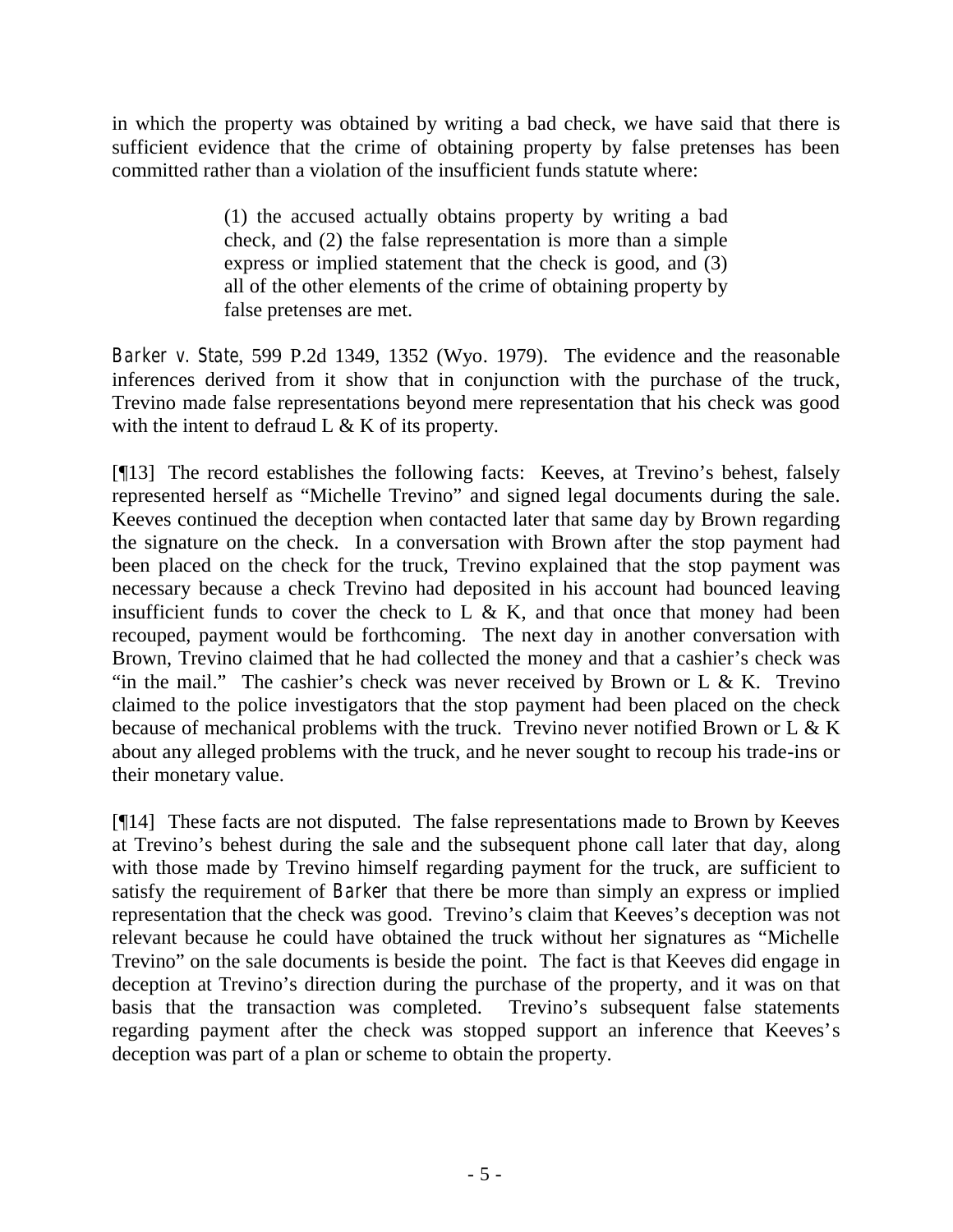$[915]$  The evidence is also sufficient to establish intent to defraud. T revino's claim that the entire matter was simply a commercial dispute cannot withstand scrutiny of the evidence. We have already noted the false representations made by Trevino and Keeves. B eyond that, T revino's (and K eeves's) actions were not consistent with what one would expect from a person who had ostensibly just been sold a "lemon." Trevino claimed to police investigators that the stop payment was placed on the check because the truck had broken down; yet when Brown contacted him regarding the check, Trevino related a story about how a deposited check he received had bounced and that he needed to collect on it to have sufficient funds to pay for the truck. Trevino continued the story the next day when he informed Brown that he had the money and that a cashier's check was in the mail. Of course, there was no cashier's check, and Trevino never replied to any subsequent inquires by  $L \& K$  for its money. Under the circumstances, one would have expected a reasonable person in T revino's position to have sought to have L  $\&$  K repair the truck, renegotiate its price, or void the deal by returning the truck and obtaining the return of his trade-ins or their value. At a bare minimum, they would have at least informed Brown of the problems with the truck at the time he called to inquire about the stopped check. T revino's failure to elect any of those options logically supports a reasonable inference that he, in fact, had no intention of paying for the truck while retaining possession of it. The evidence is sufficient to support the conviction for obtaining property by false pretenses.

 $[916]$  In his second issue, T revino challenges the district court's adm ission of certain uncharged misconduct evidence. Specifically, he objected to the testimony provided by Robert Keeves, a Triumph vice president and bookkeeper. Mr. Keeves described how Trevino had written a twenty thousand dollar check to cover the down payment on a lease with a transportation company despite his informing Trevino that the account did not have sufficient funds to cover the check. Mr. Keeves related that Trevino had to subsequently place a stop payment on the check. Mr. Keeves also testified that Trevino would write checks of which Mr. Keeves was not aware, and he would have to loan money to Triumph to cover them. Mr. Keeves testified that Trevino would count on future revenues to cover these expenses. Trevino claims that the prejudicial nature of that testimony outweighed any probative value it may have had as the jury could have been tempted to punish him for the uncharged misconduct rather than for the conduct charged.

 $[917]$  A dm issibility of a defendant's uncharged m isconduct is governed by W R.E. 404(b):

> *Other crimes, wrong, or acts -- Evidence of other crimes,* wrongs, or acts is not admissible to prove the character of a person in order to show that he acted in conformity therewith. It may, however, be admissible for other purposes, such as proof of motive, opportunity, intent, preparation, plan, knowledge, identity, or absence of mistake or accident.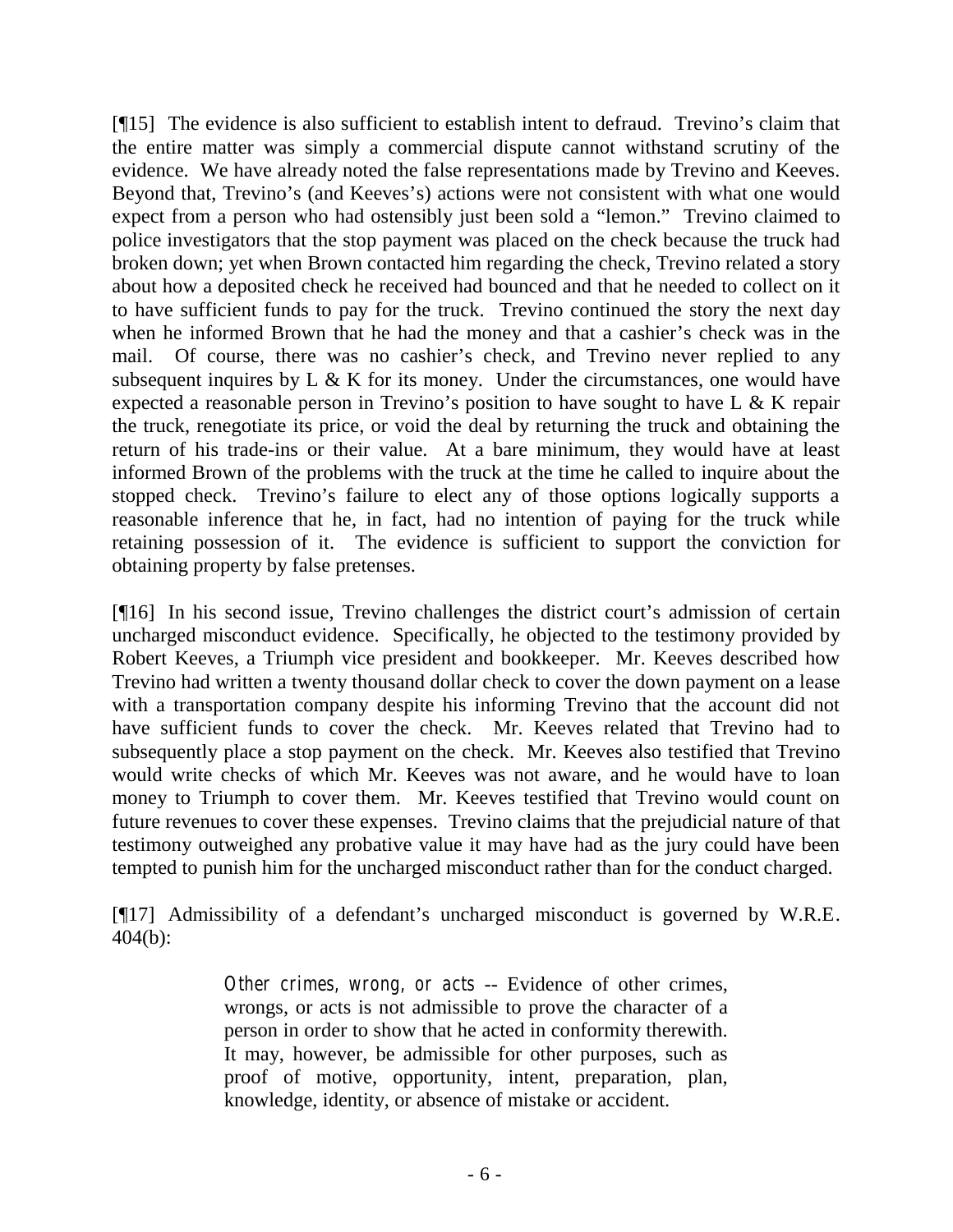W hen a defendant files a pretrial dem and for notice of the State's intent to introduce evidence under W.R.E. 404(b), it is treated as a timely objection to the introduction of such evidence. *Howard v. State*, 2002 WY 40, ¶ 23, 42 P.3d 483, 491 (Wyo. 2002). The filing of the demand for notice triggers a mandatory procedure wherein the State must explain the precise purpose for which the evidence is offered, why it is relevant, and why the probative value of the evidence does not substantially outweigh its potential for unfair prejudice. If the evidence is admitted, the district court must articulate on the record the purpose or purposes for which it admitted the evidence, its findings and conclusions establishing relevance, and which of the enumerated factors we have set forth in our case law for balancing probative value against the potential for unfair prejudice the court considered in reaching its decision. *Williams v. State*, 2004 WY 117, ¶ 13, 99 P.3d 432, 440-42 (Wyo. 2004). Trevino does not allege that the State or district court failed to comply with the required procedures nor does he challenge the relevancy of the evidence. His allegation is only that the district court incorrectly concluded that the probative value was not substantially outweighed by the prejudicial nature of the uncharged misconduct evidence. Our review then is confined to a determ ination of w hether the district court's conclusion constituted an abuse of discretion.

[¶18] The crime of obtaining property by false pretenses is a specific intent crime in Wyoming. *Perritt v. State*, 2005 WY 121, ¶ 18, 120 P.3d 181, 190 (Wyo. 2005) (citing *Lopez v. State*, 788 P.2d 1150, 1152 (Wyo. 1990); and *Miller v. State*, 732 P.2d 1054, 1063-64 (Wyo. 1987)). C iting the State's burden to prove specific intent, the district court admitted the evidence for the purpose of establishing that Trevino had knowledge of his financial condition, i.e., that his conduct was not simply the result of a mistake regarding the state of his banking account. T revino's argum ent that the prejudicial nature of this evidence outweighed its probative value in establishing that element of the charged crime essentially boils down to a contention that the uncharged misconduct was so similar to that underlying the instant charge that there was a degree of probability that the jury would likely convict him based upon his prior conduct. Such a probability is inherent in this type of evidence, of course, which is why we require the district court to carefully balance certain factors when weighing the probative value of the evidence against its prejudicial aspects, *Williams*, at ¶ 13, 99 P.3d at 440-42, and to give the jury a cautionary instruction that the evidence is to be considered only for the proper purpose for which it was admitted if requested by the defense.<sup>3</sup> We have upheld the admission of evidence of uncharged incidents of writing bad checks where the defendant was charged with obtaining property by false pretenses under W.R.E. 404(b) to establish intent, plan, or scheme. *Sanville v. State*, 593 P.2d 1340, 1345 (Wyo. 1979). Trevino cites no authority to persuade us that the admission of this evidence constituted an abuse of discretion. We see no basis for finding that the district court's balancing of the probative

 $\overline{a}$ 

<sup>&</sup>lt;sup>3</sup> Citing tactical considerations, Trevino did not request a limiting instruction.